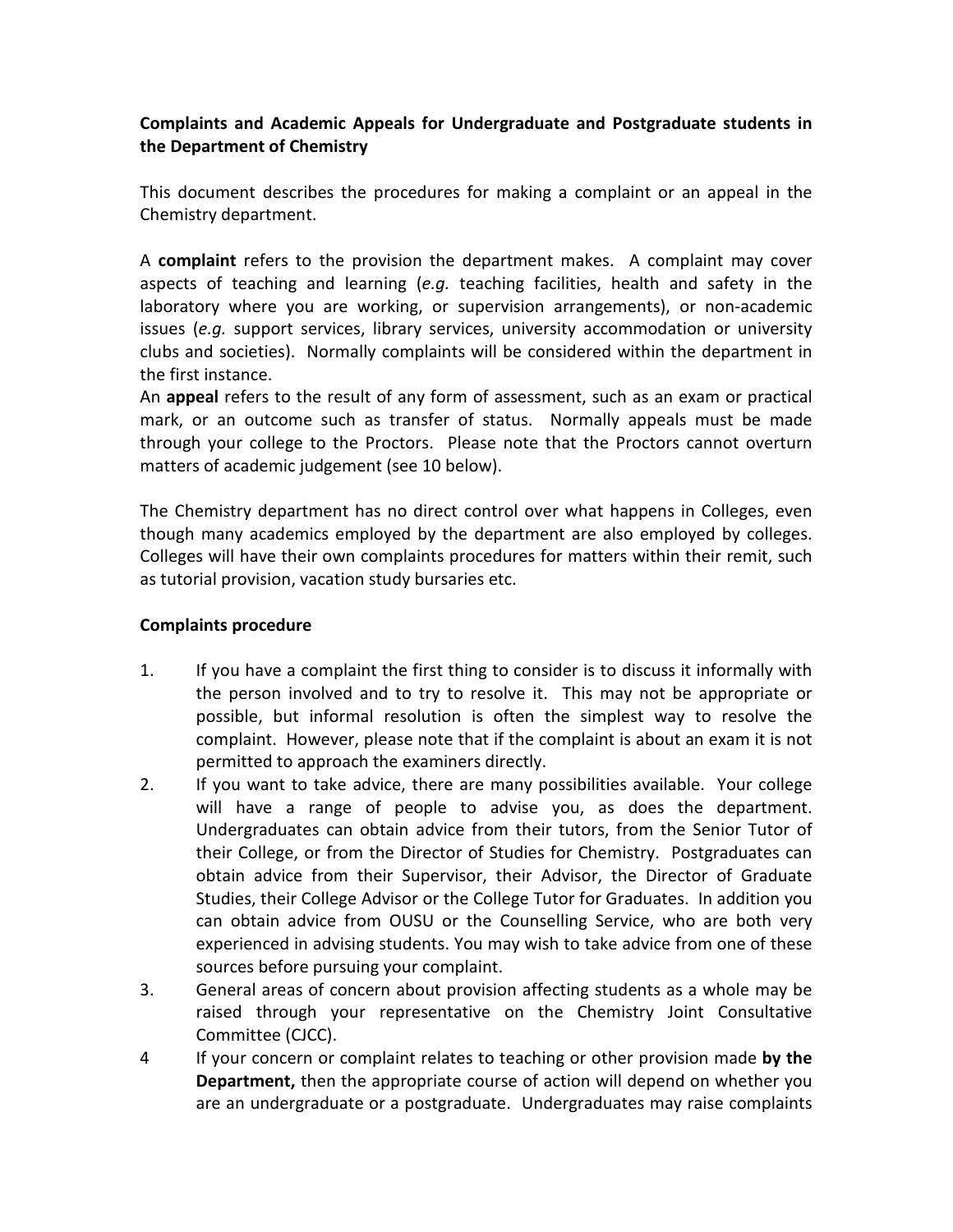with the Faculty Office (Nina Jupp) or the Director of Studies (Nick Green). Postgraduates should normally make their complaint to the appropriate Director of Graduate Studies. Complaints may also be made or referred to the coordinators of the teaching labs, the heads of Inorganic, Organic, or Physical and Theoretical Chemistry, the Area Safety Officer for Chemistry (Chris Blackwell) or ultimately the Chairman of Chemistry, as appropriate. Within the department, the officer concerned will attempt to resolve your complaint informally, or refer to another member of staff who is better placed to deal with it. The person dealing with your complaint will normally acknowledge it promptly, and will inform you on what reasonable time frame he/she hopes to be able to deal with it.

5. If you are dissatisfied after your complaint has been dealt with locally, or are not satisfied that it has been dealt with on a reasonable timescale, then you may take your concern further by making a written complaint to the University Proctors [\(https://academic.web.ox.ac.uk/complaints\)](https://academic.web.ox.ac.uk/complaints). You may take confidential advice from the Clerk to the Proctors and OSU before submitting your written complaint.

A complaint to the Proctors should be made only if attempts at informal resolution have been unsuccessful. The procedures for the consideration of complaints and appeals are described in the relevant Council regulations [\(http://www.admin.ox.ac.uk/statutes/regulations/247-062.shtml\)](http://www.admin.ox.ac.uk/statutes/regulations/247-062.shtml).

6. If your concern or complaint relates to teaching or other provision **made by your college**, then you should raise it either with your tutor or with the Senior Tutor or Tutor for Graduates as appropriate. Your college will also be able to explain how to take your complaint further if you are dissatisfied with the outcome of its consideration. Proctors cannot intervene in internal college matters.

## **Academic appeals**

- 7. An appeal is a formal questioning of a decision made on an academic matter by the responsible academic body, or a questioning of the process by which that decision was reached.
- 8. For undergraduate or taught graduate courses, a query or concern which might lead to an appeal should be raised with your college authorities and the individual responsible for overseeing your work. **It must not be raised directly with examiners or assessors.**

If it is not possible to clear up your concern in this way, you may put your concern in writing and submit it to the Proctors via the Senior Tutor of your college. As noted above, the procedures in relation to complaints and appeals are on the web [\(https://academic.web.ox.ac.uk/complaints\)](https://academic.web.ox.ac.uk/complaints). Appeals must be submitted to the Proctors as soon as possible and not later than three months after the notification of the results of the examination concerned.

9. For the examination of research degrees, or in relation to transfer or confirmation of status, your concern should be raised initially with the appropriate Director of Graduate Studies. Where a concern is not satisfactorily